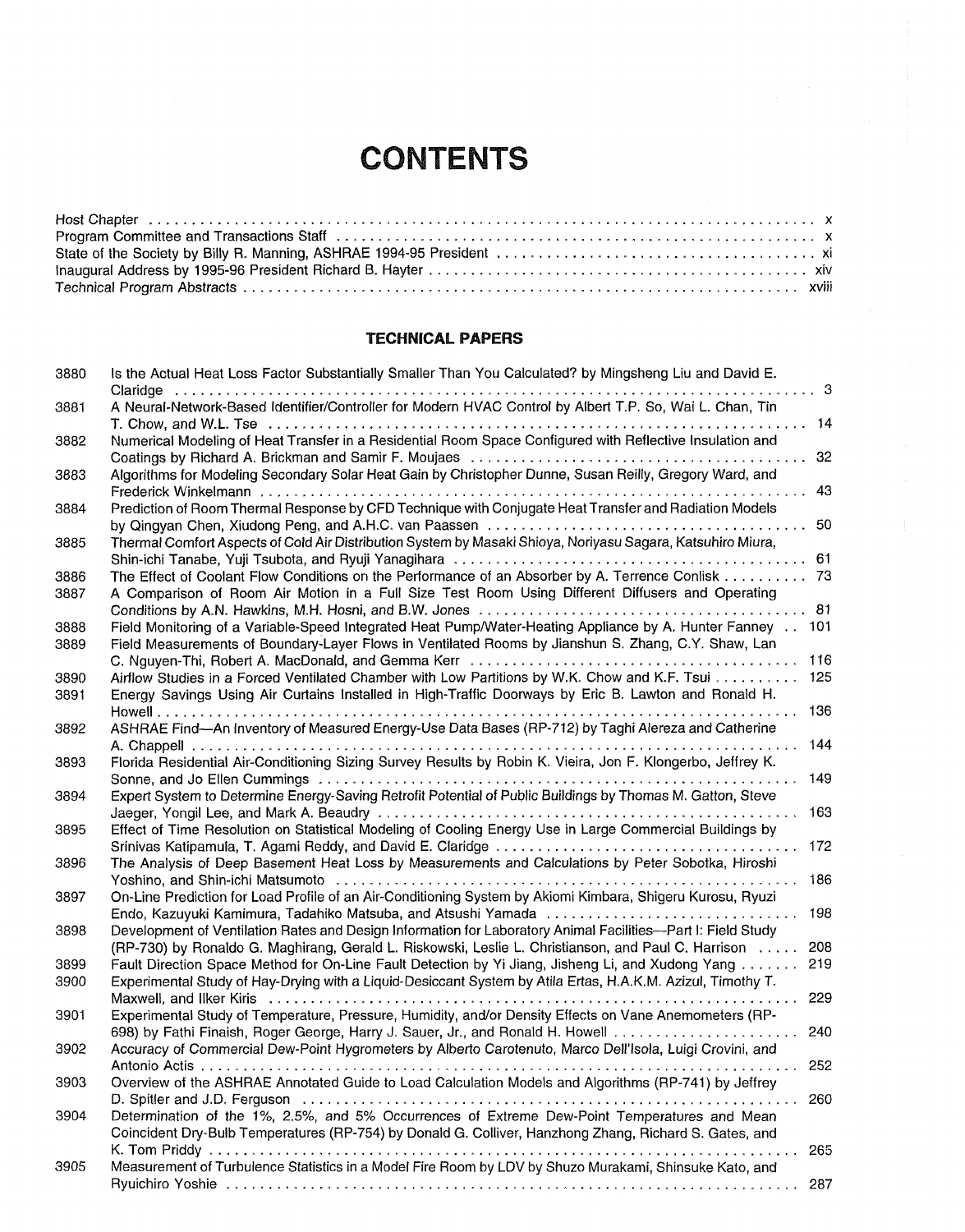| 3906         | Fire/Smoke Damper Study to Determine Dynamic Closure Capability and Leakage Performance (RP-680) by<br>Prasad Bhatt                                                                                                  | 302 |
|--------------|----------------------------------------------------------------------------------------------------------------------------------------------------------------------------------------------------------------------|-----|
| 3907         | Screening Lubricants for Refrigerant Compressors: A Comparison Between a Pin and Block Tester and the<br>High-Pressure Tribometer by Hyung K. Yoon, Carl H. Poppe, and Cristino Cusano contract contract contract of | 322 |
| 3908         | Experimental Comparison on Performance of Rotary Compressors with Different HFC-134a-Compatible                                                                                                                      | 335 |
| 3909         | Inorganic Fluoride Uptake as a Measure of Relative Compatibility of Molecular Sieve Desiccants with                                                                                                                  | 341 |
| 3910         | Computer Simulation of a Silica Gel-Water Adsorption Refrigeration Cycle-The Influence of Operating                                                                                                                  |     |
| 3911         | Conditions on Cooling Output and COP by Bidyut B. Saha, Elisa C. Boelman, and Takao Kashiwagi<br>Experimental Investigation of a Silica Gel-Water Adsorption Refrigeration Cycle—The Influence of Operating          | 348 |
| 3912         | Conditions on Cooling Output and COP by Elisa C. Boelman, Bidyut B. Saha, and Takao Kashiwagi<br>A Semi-Empirical Method for Modeling a Reciprocating Compressor in Refrigeration Systems by Predrag                 | 358 |
| 3913         | Design and Experimental Investigation of an Ejector in an Air-Conditioning and Refrigeration System by Nehad                                                                                                         | 367 |
| 3914         | ASHRAE's New Application Guide for Absorption Cooling/Refrigeration Using Recovered Heat by Chad B.                                                                                                                  | 383 |
|              | PI Control of Fan Speed to Maintain Constant Discharge Pressure by Kalman I. Krakow and Sui Lin                                                                                                                      | 392 |
| 3915<br>3916 | Effects of Surface Enhancement, Film-Feed Supply Rate, and Bundle Geometry on Spray Evaporation Heat                                                                                                                 | 398 |
| 3917         | Transfer Performance (RP-668) by Shane A. Moeykens, Brian J. Newton, and Michael B. Pate<br>The Effects of Nozzle Height and Orifice Size on Spray Evaporation Heat Transfer Performance for a Low-                  | 408 |
| 3918         | Finned, Triangular-Pitch Tube Bundle with R-134A (RP-668) by Shane A. Moeykens and Michael B. Pate.<br>An Evaluation of the ASHRAE Method for Predicting Capillary Tube-Suction Line Heat Exchanger Performance      | 420 |
|              | (RP-762) by Robert R. Bittle, W. Robert Stephenson, and Michael B. Pate                                                                                                                                              | 434 |
| 3919         | Nozzle-Sprayed Flow Rate Distribution on a Horizontal Tube Bundle (RP-725) by Ming C. Chyu, Xin Zeng,                                                                                                                | 443 |
| 3920         | Flammability Limits of Ammonia-Air Mixtures (RP-682) by Ayaz S. Khan, Randy D. Kelley, Kirby S. Chapman,<br>and Donald L. Fenton                                                                                     | 454 |
| 3921         | Operating Characteristics of a Flare/Oxidizer for the Disposal of Ammonia from an Industrial Refrigeration<br>Facility (RP-682) by Donald L. Fenton, Kirby S. Chapman, Randy D. Kelley, and Ayaz S. Khan             | 463 |
| 3922         | Combustion Characteristics Review of Ammonia-Air Mixtures by Donald L. Fenton, Ayaz S. Khan, Randy D.                                                                                                                | 476 |
| 3923         | Investigation of Ammonia-Secondary Fluid Systems in Supermarket Refrigeration Systems by Timothy P.                                                                                                                  | 486 |
| 3924         | Gaseous Ammonia Dispersion: Comparison of Experimental Data with Two Predictive Models by William E.                                                                                                                 | 497 |
| 3925         | System Performance Comparison of R-507 with R-502 by Jeffrey W. Linton, W. Keith Snelson, Andrew R.                                                                                                                  |     |
| 3926         | Triebe, and Patrick F. Hearty<br>Measurement of Two-Phase Refrigerant Liquid-Vapor Mass Flow Rate--Part I: Venturi and Void Fraction                                                                                 | 502 |
| 3927         | Meters by Amad Abdul-Razzak, Mamdouh Shoukri, and Jen-Shih Chang  511<br>Measurement of Two-Phase Refrigerant Liquid-Vapor Mass Flow Rate--Part II: Turbine and Void Fraction                                        |     |
| 3928         | Meters by Amad Abdul-Razzak, Mamdouh Shoukri, and Jen-Shih Chang<br>Measurement of Two-Phase Refrigerant Liquid-Vapor Mass Flow Rate-Part III: Combined Turbine and Venturi                                          | 523 |
|              | Meters and Comparison with Other Methods by Amad Abdul-Razzak, Mamdouh Shoukri, and Jen-Shih                                                                                                                         | 532 |
| 3929         | Cost Optimal Analysis and Load Shifting Potentials of Cold Storage Equipment by Michael Kintner-Meyer and                                                                                                            |     |
| 3930         | ASHRAE RP-766: Study of Operational Experience with Thermal Storage Systems by Robert A. Potter, Jr.,                                                                                                                | 539 |
| 3931         | Impact of Using Measured Weather Data vs. TMY Weather Data in a DOE-2 Simulation by Jeff S. Haberl,                                                                                                                  | 549 |
|              |                                                                                                                                                                                                                      | 558 |

## **SYMPOSIUM PAPERS**

| SD-95-1 Research Initiatives in Commercial Kitchen Ventilation                                          |  |
|---------------------------------------------------------------------------------------------------------|--|
| On Development of a CFD Platform for Prediction of Commercial Kitchen Ventilation Flow Fields by E.G.   |  |
|                                                                                                         |  |
| Application and Enhancement of the Standard Test Method for the Performance of Commercial Kitchen       |  |
| Ventilation Systems by Vernon A. Smith, Richard T. Swierczyna, and Charles N. Claar  594                |  |
| Impact of Reduced Exhaust and Ventilation Rates at "No-Load" Cooking Conditions in a Commercial Kitchen |  |
| During Winter Operation by Anthony J. Spata and Suzanne M. Turgeon  606                                 |  |

## **SD-95-2 Fan-Tracking Strategies and Solutions to Meet ANSI/ASHRAE 62-1989**

Minimum Outside Air Control Methods for VAV Systems by David M~ Elovitz ......................... 613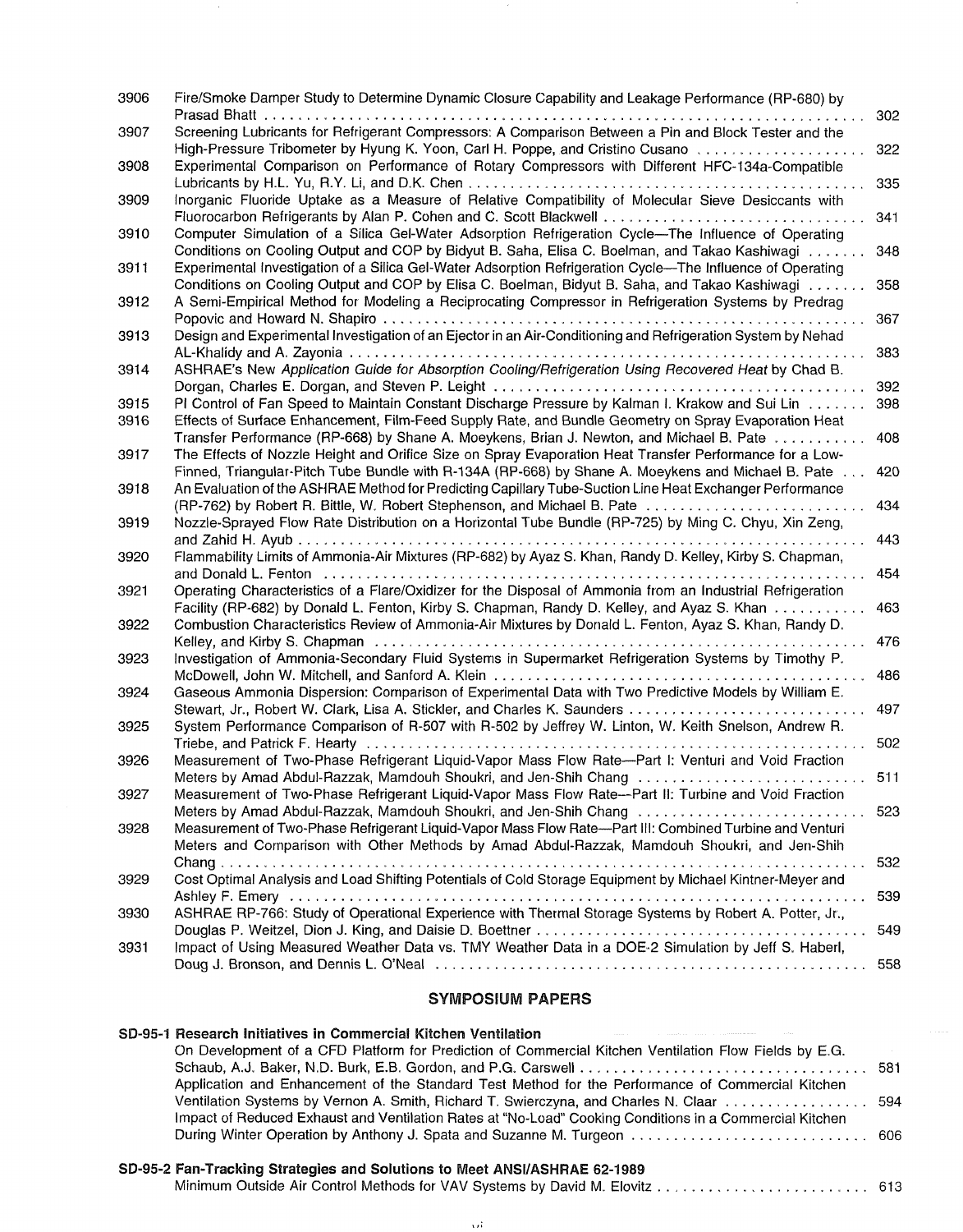| Building Pressure Controls to Comply with the Americans with Disabilities Act and ASHRAE Standard 62-1989                                                                                                                                                                                                                                                                               |                   |
|-----------------------------------------------------------------------------------------------------------------------------------------------------------------------------------------------------------------------------------------------------------------------------------------------------------------------------------------------------------------------------------------|-------------------|
| Minimum Ventilation Control for VAV Systems: Fan Tracking vs. Workable Solutions by John P. Kettler<br>Strategies for Outdoor Airflow Control from a Systems Perspective by George J. Janu, Jarrell D. Wenger, and                                                                                                                                                                      | 619<br>625        |
|                                                                                                                                                                                                                                                                                                                                                                                         | 631               |
| SD-95-3 Experiences in Global Control Strategies                                                                                                                                                                                                                                                                                                                                        |                   |
| A System Approach to Optimal Control for HVAC and Building Systems by John M. House and Theodore F.                                                                                                                                                                                                                                                                                     |                   |
| A Computer-Vision-Based HVAC Control System by Albert T.P. So, W.L. Chen, and T.T. Chow<br>Global Optimization Strategies for High-Performance Controls by Thomas B. Hartman<br>Reducing Building Energy Costs Using Improved Operation Strategies for Constant-Volume Air-Handling<br>Systems by Mingsheng Liu, Aamer Athar, Agami T. Reddy, David E. Claridge, Jeff S. Haberl, and Ed | 647<br>661<br>679 |
|                                                                                                                                                                                                                                                                                                                                                                                         | 688               |
| SD-95-4 International Efforts in Radiant Cooling                                                                                                                                                                                                                                                                                                                                        |                   |
| COOLP: A Computer Program for the Design and Analysis of Ceiling Cooling Panels by Birol I. Kilkis<br>Control Strategy for Cooled Ceiling Panels by Patrik Sprecher, Beat Gasser, Oskar Böck, and Peter                                                                                                                                                                                 | 703               |
| Surface Cooling in Hospitals: Use of Computer-Aided Design Packages by Jean-Paul Isoardi and Jean-Pierre                                                                                                                                                                                                                                                                                | 711<br>717        |
| Development of a Model to Simulate the Performance of Hydronic Radiant Cooling Ceilings by Corina Stetiu                                                                                                                                                                                                                                                                                | 730               |
| Is There a Risk of Draft in Rooms with Cooled Ceilings? Measurement of Air Velocities and Turbulences by                                                                                                                                                                                                                                                                                | 744               |
| SD-95-5 Advanced Building Envelope Framing Thermal Measurements and Modeling                                                                                                                                                                                                                                                                                                            |                   |
| Validating the Isothermal Planes Method for R-Value Predictions by Harold A. Trethowen 755<br>The Thermal Performance of Steel-Framed Walls by C. Edward Barbour and John Goodrow  766                                                                                                                                                                                                  |                   |
| Reducing the Uncertainties Associated with Using the ASHRAE Zone Method for R-Value Calculations of Metal                                                                                                                                                                                                                                                                               |                   |
|                                                                                                                                                                                                                                                                                                                                                                                         |                   |
| SD-95-6 Atrium Design Methods                                                                                                                                                                                                                                                                                                                                                           |                   |
| Atrium Buildings from the Perspective of Function, Indoor Air Quality, and Energy Use by Ida Bryn  829<br>The Daylighting of Atria: A Critical Review by Maurice E. Aizlewood<br>Trends in Thermal Environmental Design of Atrium Buildings in Japan by Hiroshi Yoshino, Kuniaki Ito, and Ken                                                                                           | 841               |
|                                                                                                                                                                                                                                                                                                                                                                                         |                   |
| SD-95-7 International Symposium on Underfloor Air Distribution                                                                                                                                                                                                                                                                                                                          |                   |
| Development and Application of an Underfloor Air-Conditioning System with Improved Outlets for a "Smart"<br>Building in Tokyo by Katashi Matsunawa, Hiroshi lizuka, and Shin-ichi Tanabe  887                                                                                                                                                                                           |                   |
| Underfloor Air Distribution Systems: Benefits and When to Use the System in Building Design by Blair T.                                                                                                                                                                                                                                                                                 |                   |
| Experimental Study on the Floor-Supply Displacement Ventilation System by Takashi Akimoto, Tatsuo Nobe,                                                                                                                                                                                                                                                                                 |                   |
| SD-95-8 Refrigeration Lubricant Technology Update                                                                                                                                                                                                                                                                                                                                       |                   |
| Control of Refrigerant Vapor Release from Polyol Ester/Halocarbon Working Fluids by Andrew Swallow,                                                                                                                                                                                                                                                                                     |                   |
| Andrew Smith, and Barry Greig (and accommodation of the contract of the contract of the Andrew Smith, and Barry Greig (and accommodation of the contract of the Smith Smith Smith Smith Smith Smith Smith Smith Smith Smith Sm<br>Polybasic Esters: Novel Synthetic Lubricants Designed for Use in HFC Compressors by Kenneth C. Lilje,                                                 | 929               |
| New Immiscible Refrigeration Lubricant for HFCs by Motoshi Sunami, Katsuya Takigawa, Satoshi Suda, and                                                                                                                                                                                                                                                                                  | 935               |
| Handling and Disposal of Polyol Ester Refrigeration Lubricants by Steven J. Randles and Michael G.                                                                                                                                                                                                                                                                                      | 940               |
|                                                                                                                                                                                                                                                                                                                                                                                         |                   |
| SD-95-9 Heat Recovery Ventilators-A Technology for a Better Environment<br>Heat Recovery Ventilators in Multifamily Residences in the Arctic by Paul T. Ninomura and Raj Bhargava  961<br>Design of Multi-Coil Run-Around Heat Exchanger Systems for Ventilation Air Heating and Cooling by Allan B.                                                                                    |                   |
|                                                                                                                                                                                                                                                                                                                                                                                         |                   |
| Integrating Run-Around Heat Exchanger Systems into the Design of Large Office Buildings by Praiwal Dhital,                                                                                                                                                                                                                                                                              |                   |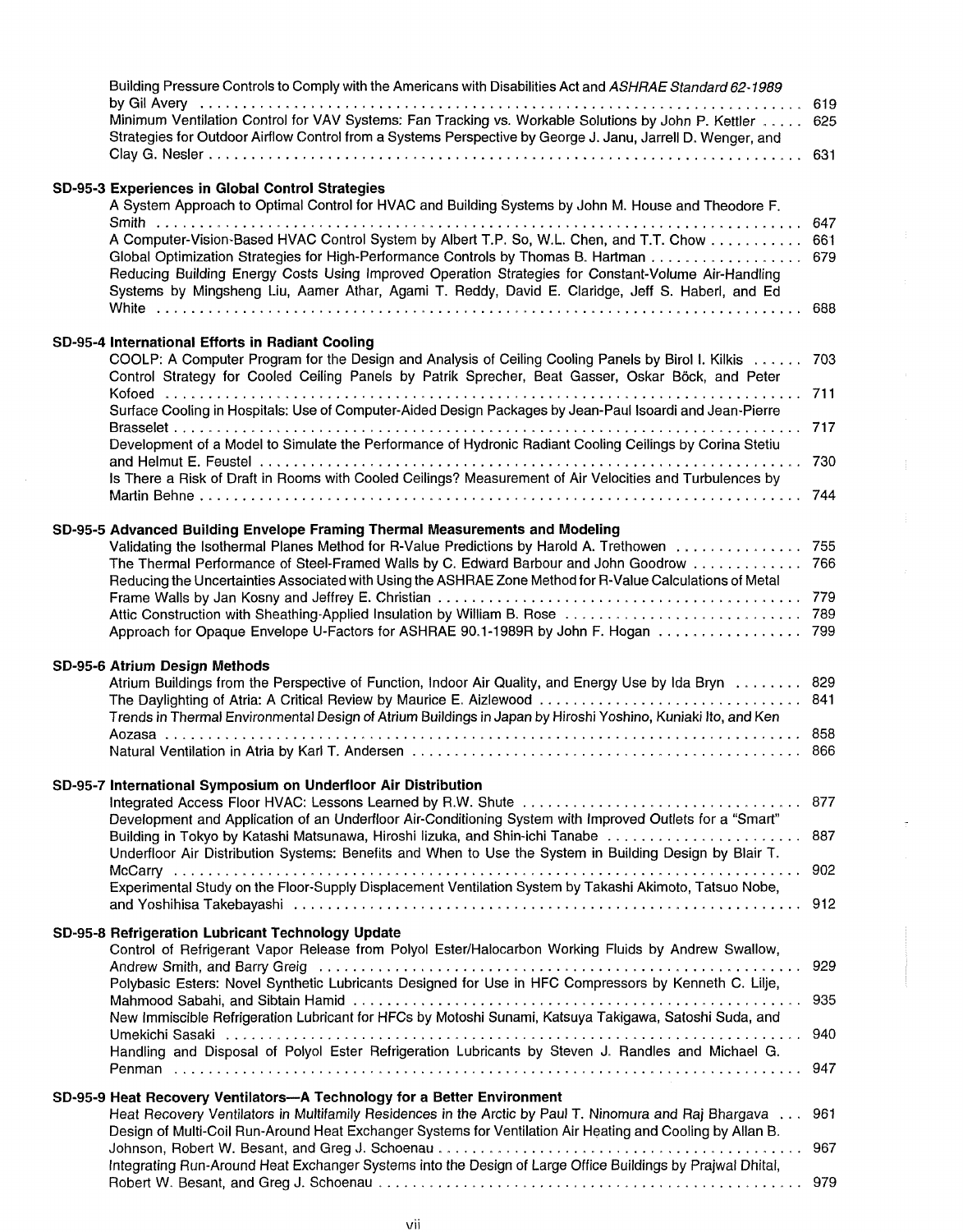| Desiccant Outdoor Air Preconditioners Maximize Heat Recovery Ventilation Potentials by Milton Meckler 992                                                                                                                                                                                                                                                                                                                                                                                                                                                                                                                                                                                                                                              |                                  |
|--------------------------------------------------------------------------------------------------------------------------------------------------------------------------------------------------------------------------------------------------------------------------------------------------------------------------------------------------------------------------------------------------------------------------------------------------------------------------------------------------------------------------------------------------------------------------------------------------------------------------------------------------------------------------------------------------------------------------------------------------------|----------------------------------|
| SD-95-10 Durability Testing of Fenestration Systems<br>Performance of Solar-Coated Architectural Laminated Glass Under Accelerated Weathering Conditions by<br>Choices in the Design of Weathering Tests for Fenestration Systems by Larry W. Masters, John L. Scott, and<br>Determination of Argon Concentration and Assessment of the Durability of High-Performance Insulating Glass                                                                                                                                                                                                                                                                                                                                                                | 1003<br>1015<br>1026             |
| SD-95-11 Heat Transfer and Fluid Flow Characteristics of Alternative Refrigerants and Refrigerant Mixtures<br>Single-Phase Heat Transfer and Pressure Drop Characteristics of Microfin Tubes by C.B. Chiou, C.C. Wang,<br>Compound Air-Side Heat Transfer Enhancement in a Cross-Flow Refrigerant-to-Air Heat Exchanger by Michael<br>Evaporation of R-22 in a 7-mm Microfin Tube by C.S. Kuo, C.C. Wang, W.Y. Cheng, and D.C. Lu<br>On-Line Measurement of Oil Concentrations of R-134a/Oil Mixtures with a Density Flowmeter by Ahmed<br>Bayini, John R. Thome, and Daniel Favrat (submitted to the International Journal of Heating, Ventilating, Air-<br>Conditioning and Refrigerating Research)                                                  | 1041<br>1049<br>1055             |
| SD-95-12 After R-22 and R-502, What?<br>See also Technical Paper 3925<br>HCFC-22 Alternatives for Air Conditioners and Heat Pumps by Donald B. Bivens, Mark B. Shiflett, Ward D.<br>Wells, Glenn S. Shealy, A. (Michi) Yokozeki, Donna M. Patron, Kelly A. Kolliopoulos, Charles C. Allgood, and<br>Performance Tests of R-22 and R-32/R-125/R-134a Mixture for Baseline Air Conditioning and Liquid<br>Overfeeding Operations by Vince C. Mei, F.C. Chen, D.T. Chen, and E.-P. HuangFu  1072                                                                                                                                                                                                                                                          |                                  |
| SD-95-13 Design Methods and Installation Cost Comparisons of Commercial GSHP Systems<br>A Comparison of Measured and Predicted Performance of a Ground-Source Heat Pump System in a Large<br>A Design Method for Commercial Ground-Coupled Heat Pumps by Steve Kavanaugh<br>A Capital Cost Comparison of Commercial Ground-Source Heat Pump Systems by Kevin Rafferty                                                                                                                                                                                                                                                                                                                                                                                  | 1081<br>1088<br>1095             |
| SD-95-14 Measured and Predicted Airflow in Large Spaces: Results of IEA Annex 26<br>Theoretical Considerations on Natural Ventilation by Thermal Buoyancy by Karl T. Andersen<br>Airflow in a World Exposition Pavilion Studied by Scale-Model Experiments and Computational Fluid Dynamics<br>Energy-Efficient Measures to Avoid Downdraft from Large Glazed Facades by Per Heiselberg, H. Overby, and<br>Erik Bjorn (1999) 1997 (1997) 1997 (1998) 1997 (1998) 1998 (1999) 1999 (1999) 1999 (1999) 1999 (1999) 1999 (19<br>Numerical Modeling of Heat Transfer by Radiation and Convection in an Atrium with Thermal Inertia by Alfred<br>CFD Analysis of Flow and Temperature Fields in Atrium with Ceiling Height of 130 m by Shinsuke Kato, Shuzo | 1103<br>1144                     |
| SD-95-15 Air Quality in Animal Facilities<br>Dust Control Strategies for Livestock Buildings-A Review by Ronaldo G. Maghirang, Gerald L. Riskowski,<br>A New Mathematical Model of Particle Size Distribution for Swine Building Dust by Yongcheng Chen, Yuanhui<br>Identification of Oils to be Sprinkled in Livestock Buildings to Reduce Dust by Yuanhui Zhang, E.M. Barber,<br>Estimation of Comfortable Temperatures for Small Laboratory Animals Using Thermography by Hiro-o Hachisu,                                                                                                                                                                                                                                                           | 1161<br>1169<br>1179<br>1192     |
| SD-95-16 New Developments in Domestic Refrigerator and Freezer Designs<br>Field Usage and Its Impact on Energy Consumption of Refrigerator/Freezers by Cynthia L. Gage<br>Energy Consumption Testing of Innovative Refrigerator-Freezers by M.T. Wong, B.T. Howell, W.R. Jones, and<br>Effect of Variable-Speed Fans on Refrigerator Component Heat Transfer by Alberto R. Cavallaro and Clark<br>Improving the Energy Efficiency of Refrigerators in India by James R. Sand, Edward A. Vineyard, and<br>Application of Tandem System to High-Efficiency Refrigerator/Freezer by Kwangil Kim, Bill Kopko, and                                                                                                                                          | 1201<br>$1211 -$<br>1218<br>1225 |
| Reinhard Radermacher (Although Although Although Although Although Although Although Although Although Although                                                                                                                                                                                                                                                                                                                                                                                                                                                                                                                                                                                                                                        | 1239                             |

 $\sim$